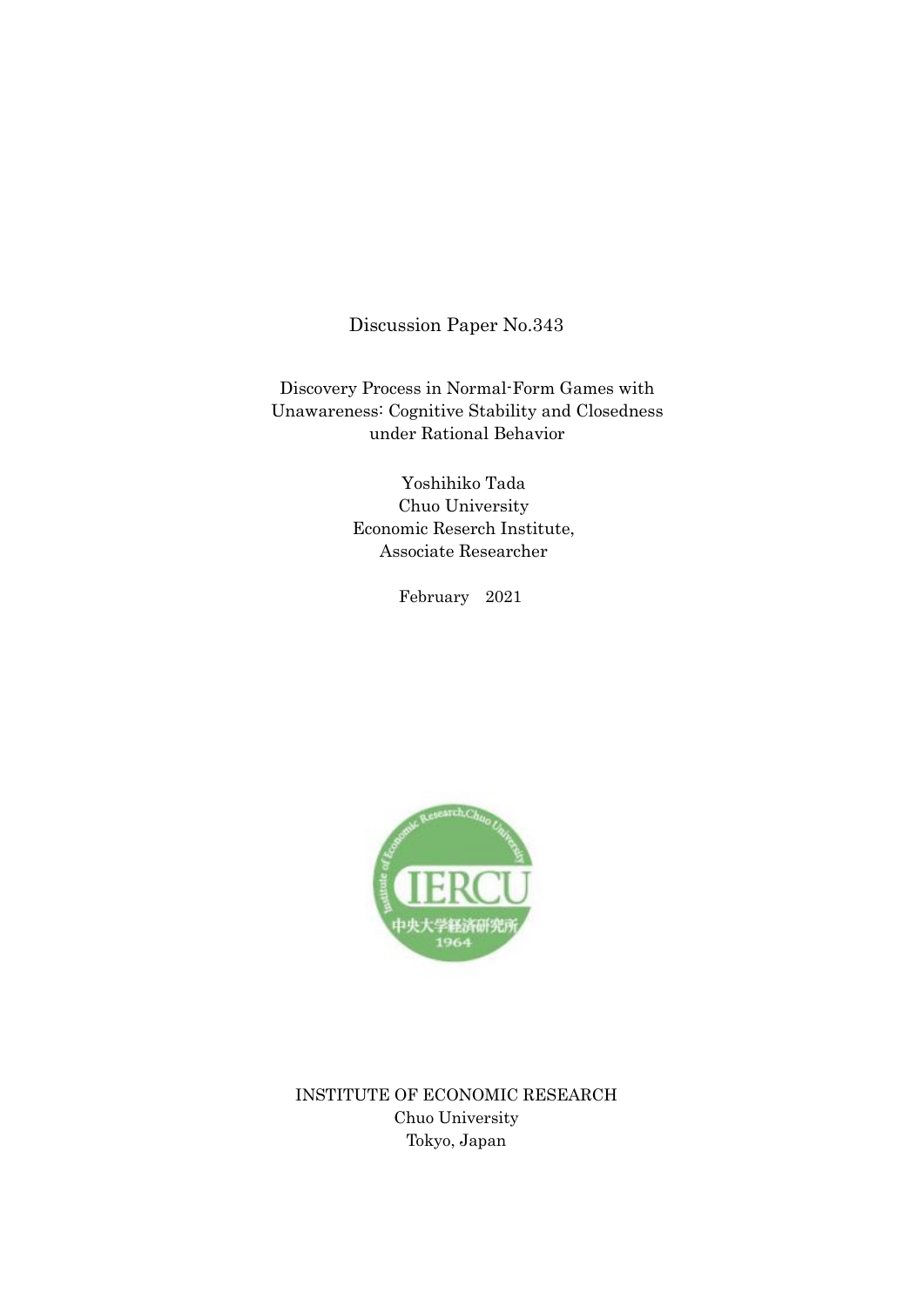# Discovery Process in Normal-Form Games with Unawareness: Cognitive Stability and Closedness under Rational Behavior *<sup>∗</sup>*

Yoshihiko Tada*†‡*

February 6, 2021

#### **Abstract**

This study examines how each player chooses her/his optimal action in "normal-form games with unawareness" by applying a "discovery process" to them. We show that if each player implements a best response to the opponents' immediately preceding plays, then any discovery process converges to a set closed under rational behavior (CURB) on the realizable action set. Moreover, in the objective game in any initial normal-form game with unawareness, when every CURB set on the realizable action set is mutually known, every discovery process converges to a discovered game possessing a cognitively stable generalized Nash equilibrium. It is not necessary that each player must be aware of the opponents' utilities in our results.

*JEL classification*: C72; D83

*Keywords*: Game Theory; Unawareness; Discovery; Generalized Nash Equilibrium; Cognitive Stability; Closed under Rational Behavior

# **1 Introduction**

This study analyzes a discovery process named the *discovery process with Markov best responses* and convergence. Games with unawareness assume that some player may be unaware of certain actions and their opponents' actual subjective games.<sup>1</sup> In games with unawareness, some players' beliefs about their opponents' play may be wrong in a play. When some player produces an action that

*†*Graduate School of Economics, Chuo University, 742-1, Higashinakano, Hachioji-shi, Tokyo 192-0393, Japan

*‡*yoshihiko.tada.4@gmail.com

*<sup>∗</sup>*This article is based on the author's master's thesis, Tada (2018). An earlier version of this article was presented at the 2018 Japanese Economic Association Autumn Meeting at Gakushuin University, September 8–9, 2018, Tokyo. The author thanks Norimasa Kobayashi, Yasuo Sasaki, Toichiro Asada and Hirokazu Takizawa for insightful comments on this study. I would like to thank Editage (www.editage.com) for English language editing.

<sup>1</sup>Schipper (2014) provides a historical survey on "unawareness" and "games with unawareness."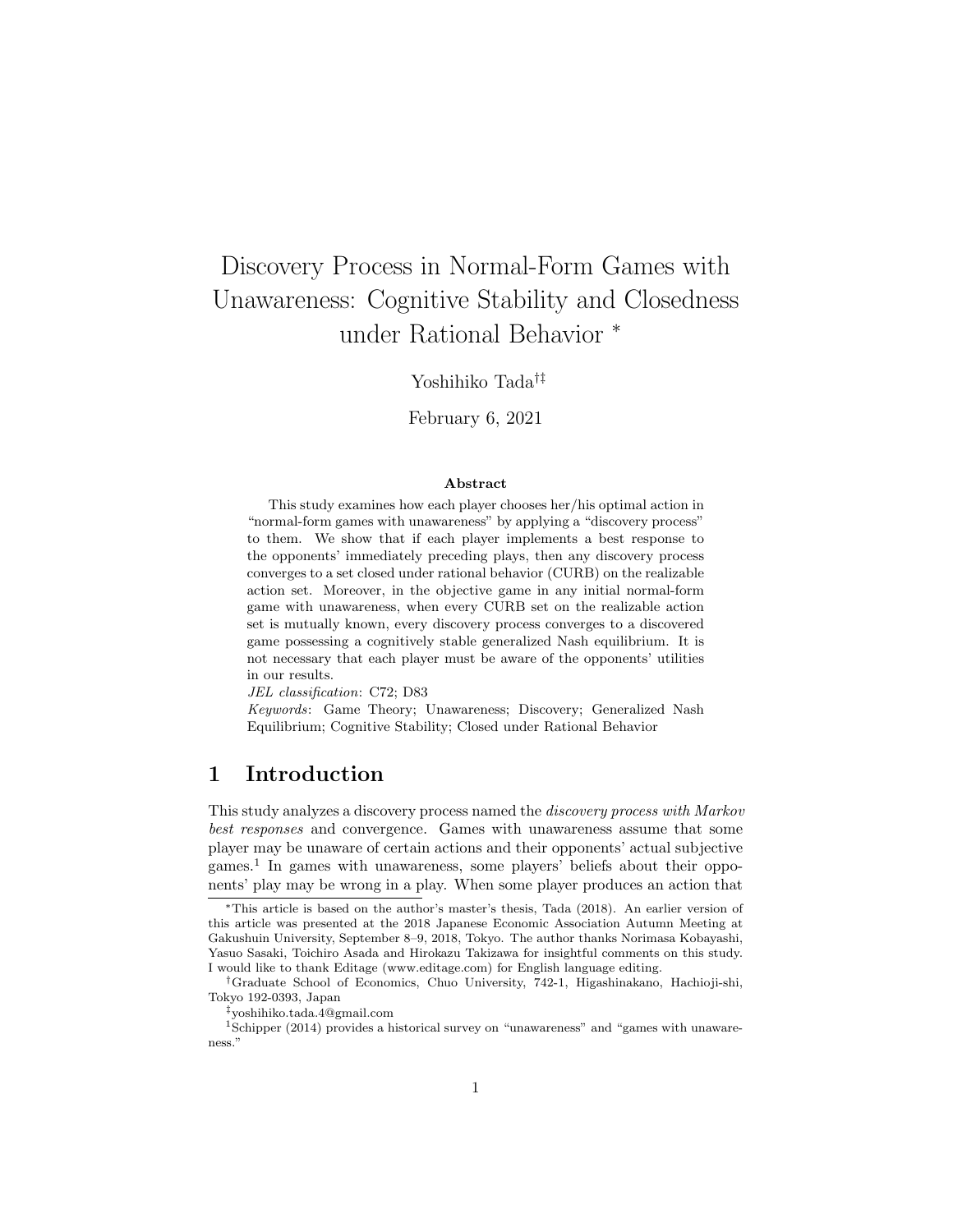another player is unaware of, another player is surprised at the action and would revise her belief about the game's structure. Then, we must revise the original game with unawareness.

Schipper (2018) first introduces and formulates the revision process known as a *discovery process*. <sup>2</sup> A study of discovery processes analyzes a convergence of each player's update to her subjective game and belief hierarchy. In the process, each player updates her higher-order subjective games by adding played actions that she is unaware of. Through the revision process, each player arrives at some situation improving each player's unawareness of the opponents' actions and replays the situation.

Schipper (2018) shows that in any extensive-form game with unawareness, if every player implements a rationalizable strategy, then the (rationalizable) discovery process converges to some *discovered game*, in which each player revises her beliefs about her subjective view and her opponents' play, possessing a self-confirming equilibrium<sup>3</sup>. The present study provides another discovery process. Simply, we focus on only a normal-form game with unawareness and assume that our player implements a best response to an immediately preceding play, called a *Markov best response*. In contrast to Schipper (2018), although our player's strategy might not be rationalizable, our discovery process under some condition converges to some discovered game possessing a cognitively stable generalized Nash equilibrium.

It might not be possible to apply the analysis in this study to normal-form games with unawareness in general, because some game with unawareness might not have a cognitively stable generalized Nash equilibrium and each player might not play her own action that some opponent is unaware of. Then, no player can discover any novel action that they are unaware of and thus, we cannot update to the (normal-form) game with unawareness. To resolve this issue, we focus on *closedness under rational behavior* (*CURB*). Basu and Weibull (1991) propose a CURB set that is a closed set of best responses to the opponents' actions in a standard model and refinement of rationalizability (Bernheim 1984; Pearce 1984). Tada (2020) is the first to apply CURB to static games with unawareness. He shows that if a static game with unawareness has a CURB set that is commonly known (*common CURB set*), then there is a cognitively stable generalized Nash equilibrium. He focuses on CURB sets only on an objective game in a normal-form game with unawareness; our study, meanwhile, focuses on CURB sets not only on an objective game but also on the realizable action set that is the Cartesian product of non-empty sets of each player's own actions that she is aware of.

Our result shows that any discovery process with Markov best responses converges to a discovered game in which the support of the *objective outcome*

<sup>&</sup>lt;sup>2</sup>A discovery process is different to a learning process. Roughly, in a learning process, each player learns if she replaces previous probabilities with novel probabilities about the same event when the novel event that some player is unaware of does not occur; meanwhile, in a discovery process, each player discovers if she adds novel events that she does not know about and assigns probabilities to the events.

<sup>3</sup>Schipper (2018) calls the game a "rationalizable self-confirming game."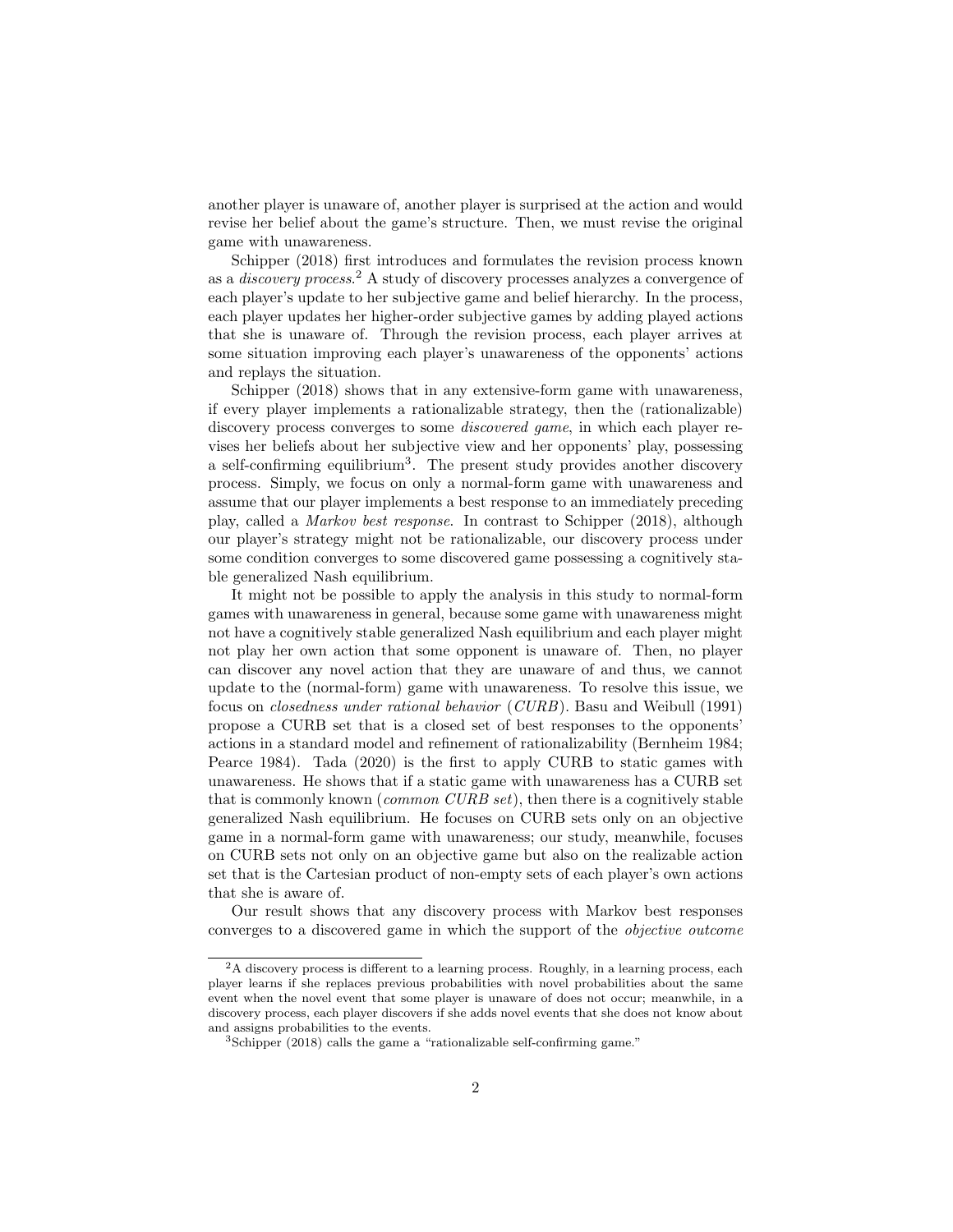induced from Markov best responses is a subset of some CURB set on the realizable action set (Theorem 1). Moreover, for any initial normal-form game with unawareness, when there exists a CURB set in the objective game which is mutually known, called mutual CURB set, some discovery process with Markov best responses converges to some discovered game possessing a non-empty common CURB set, called a cognitively stable game under CURB (Theorem 2). Then, the cognitively stable game under CURB has a cognitively stable generalized Nash equilibrium by Tada (2020) (Corollary 1). Furthermore, if every CURB set on realizable action set is a mutual CURB set in any initial normalform game with unawareness, then every discovery process with Markov best responses converges to a cognitively stable game under CURB (Corollary 2).

This rest of this paper organized as follows. Section 2 provides preliminaries. Section 3 defines a discovery process and Section 4 formulates one of discovery processes, called a discovery process with Markov best responses. Finally, Section 5 shows the mathematical results.

## **2 Preliminaries**

### **2.1 Normal-Form Games with Unawareness**

Let  $G = (I, A, u)$  be a finite normal-form game. I is a finite set of players and  $I_{-i} = I \setminus \{i\}$ .  $A = \times_{i \in I} A_i$ , where  $A_i$  is the non-empty finite set of *i*'s actions and each element on the set is  $a_i \in A_i$ .  $u = (u_i)_{i \in I}$ , where  $u_i : A \to \mathbb{R}$  is *i*'s utility function. Denote *i*'s mixed action on  $A_i$  by  $m_i \in M(A_i)$ , where  $M(A_i)$  is the set of *i*'s mixed actions, and a mixed action profile on *A* by  $m = (m_i)_{i \in I} \in$  $M(A) = \times_{i \in I} M(A_i)$ . We denote *i*'s expected utility for  $m \in M(A)$  by  $Eu_i(m)$ .

First, we define normal-form games with unawareness.<sup>4</sup> For any standard normal-form game *G*, let  $V = \times_{i \in I} (2^{A_i} \setminus \{\emptyset\})$  be the set of possible *views* of the *G*. Like most previous works, this study assumes that the set of players is commonly known and that each player's utility for each action profile does not depend on awareness. Let  $v \in V$  and  $A_i^v$  be the set of *i*'s actions in  $v = \times_{j \in I} A_j^v$ . Here, when player *i* is given *v*, *i* is aware of  $a \in v$  and unaware of  $a \in A \setminus v$ . For any  $v, v' \in V$ , *v* is contained in *v'* if  $A_i^v$  is a subset of  $A_i^{v'}$  for any  $i \in I$ , that is,  $A_i^v \subseteq A_i^{v'}$ . Let  $M(A_i^v) = \{m_i \in M(A_i)|\Sigma_{a_i \in A_i^v} m_i(a_i) = 1\}.$ 

Let  $\Gamma = (G, (T_i)_{i \in I}, (v_i)_{i \in I}, (b_i)_{i \in I})$  be a static game with unawareness as follows: for each  $i \in I$ ,

- *• T<sup>i</sup>* is a finite and non-empty set of *i*'s type, one of which is her actual type *t ∗ i* .
- $v_i: T_i \to V$  is *i*'s view function.

<sup>4</sup>Our definition is similar to that by Perea (2018). Note that there are two differences. First, his model does not fix belief hierarchies on views, whereas we do so. We assume that the "actual type" of the players is given. Second, he deals with probabilistic beliefs on awareness, whereas we do not. Our players always have point beliefs on their opponents' awareness, as is often assumed in the literature of games with unawareness.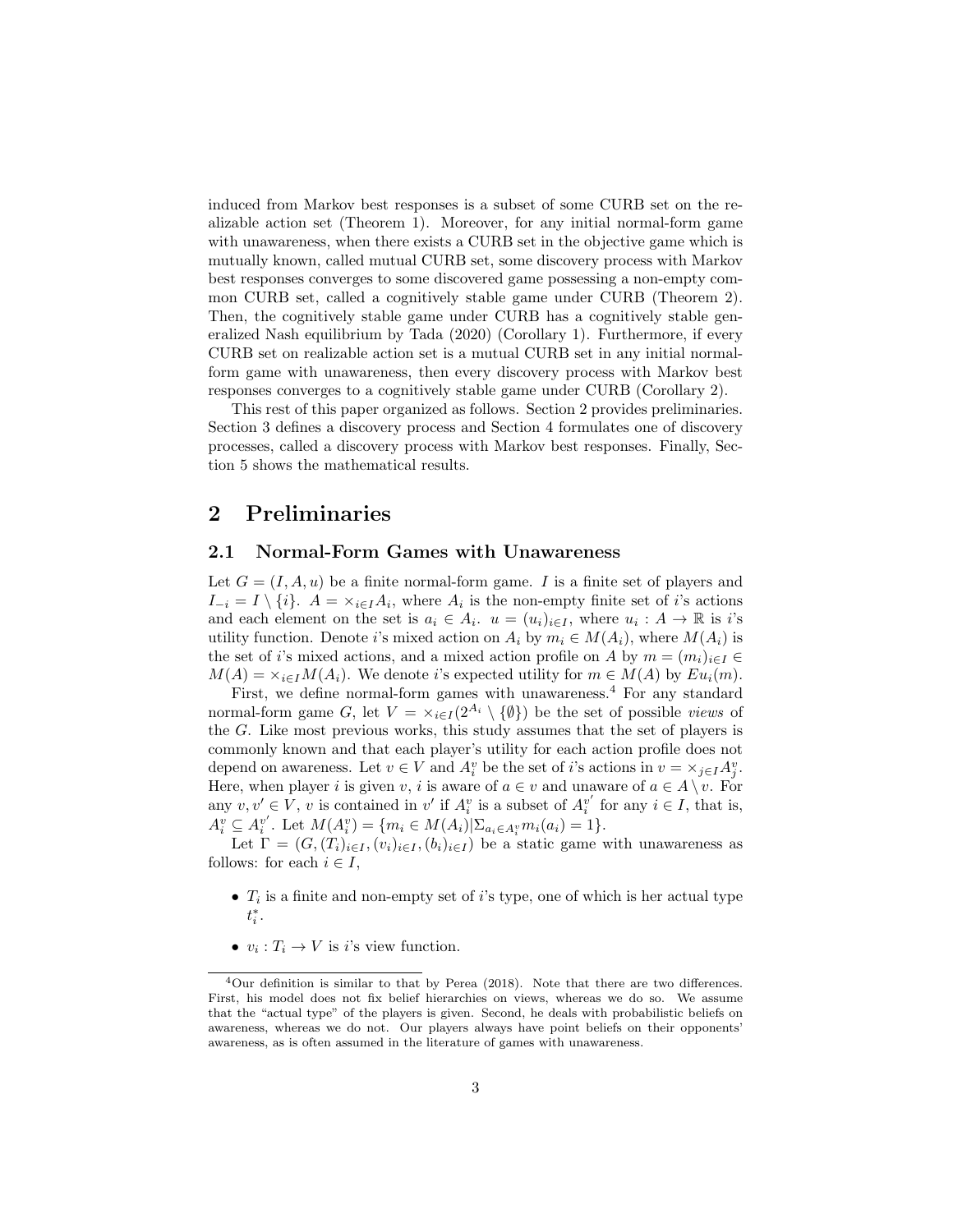•  $b_i: T_i \to T_{-i}$  is i's belief function, where  $T_{-i} = \times_{j \in I \setminus \{i\}} T_j$ . If  $b_i(t_i) =$  $(t_i)_{i \in I \setminus \{i\}}$ , then for each  $j \in I \setminus \{i\}$  must be contained in  $v_i(t_i)$ .

Let us call  $G$  an objective game (in  $\Gamma$ ). An objective game can be interpreted as the "true game" in  $\Gamma$ <sup>5</sup> *i*'s type  $t_i$  describes her view about the game and belief about the opponents' types. At  $t_i$ ,  $v_i(t_i) = v$  means that *i* is aware of *v* and unaware of  $A \setminus v$ ; while  $b_i(t_i) = (t_j)_{j \in I \setminus \{i\}}$  means that at  $t_i$ , *i* believes that the others' types are  $(t_j)_{j \in I \setminus \{i\}}$  and that each *j*'s view is  $v_j(t_j)$ . We can write *j*'s type in  $b_i(t_i)$  as  $b_i(t_i)(j)$ . In a normal-form game with unawareness, each player may be unaware of some types of players, including her own.

For any  $i \in I$ , let  $s_i : T_i \to M(A_i)$ . Then, given  $t_i$ ,  $s_i(t_i) \in M(A_i^{v_i(t_i)})$  is i's local action at  $t_i$ . We denote *i*'s generalized strategy by  $s_i = (s_i(t_i))_{t_i \in T_i}$ , and a generalized strategy profile by  $s = (s_i)_{i \in I}$ . In a generalized strategy profile *s*, each player *i*'s actual play is  $m_i \in M(A_i)$  with  $m_i = s_i(t_i^*)$ , and then the profile is called the objective outcome induced from *s*. The set of each player's actual play  $A_i^{v_i(t_i^*)}$  may be a proper subset of *i*'s *full* action set  $A_i$ . Then, she cannot play  $a_i \in A_i \setminus A_i^{v_i(t_i^*)}$  $\sum_{i}^{v_i(t_i^*)}$ . Let  $\times_{i \in I} A_i^{v_i(t_i^*)}$  $\sum_{i}^{v_i(t_i)}$  be the realizable action set.

Halpern and Rêgo (2014) introduce a solution concept in games with unawareness as generalized Nash equilibrium: *s ∗* is a generalized Nash equilibrium if for any  $i \in I$  and  $t_i \in T_i$ ,

$$
s_i^*(t_i) \in \arg \max_{x \in M(A_i^{v_i(t_i)})} Eu_i(x, (s_j^*(b_i(t_i)(j)))_{j \in I \setminus \{i\}})).
$$

As they point out, a generalized Nash equilibrium is best interpreted as "an equilibrium in beliefs." (Halpern and Rêgo 2014: 50) However, as pointed out by Schipper (2014), there exists some generalized Nash equilibrium, which consists of wrong beliefs. Then, each player would revise her own beliefs about a game's structure and the opponents' play and they might not play the same generalized Nash equilibrium. To avoid this case, Sasaki (2017) proposes cognitive stability about generalized Nash equilibrium. A generalized Nash equilibrium  $s^*$  is cognitively stable if for any  $i \in I$  and  $t_i \in T_i$ ,  $s_i^*(t_i) = s_i^*(t_i^*)$ .<sup>6</sup>

Cognitively stable generalized Nash equilibria have the following property.

**Remark 1.** For any normal-form game with unawareness Γ, let *s <sup>∗</sup>* be a cognitively stable generalized Nash equilibrium. Then, the objective outcome  $(s_i^*(t_i^*))_{i \in I}$  is a Nash equilibrium on the realizable action set.

*proof.* Suppose that  $s^*$  is a cognitively stable generalized Nash equilibrium, that is, for any  $(i, t_i) \in I \times T_i$ ,  $s_i^*(t_i) = s_i^*(t_i^*)$ . This is obviously  $(s_i^*(t_i^*))_{i \in I} \in A^{v_j(t_j)}$ for any  $(j, t_j) \in I \times T_j$ . Therefore,  $(s_i^*(t_i^*))_{i \in I} \in \times_{j \in I} A_j^{v_j(t_j^*)}$  $j^{(i_j)}$ . Assume that  $(s_i^*(t_i^*))_{i \in I}$  is not a Nash equilibrium on the realizable action set  $\times_{i \in I} A_i^{v_i(t_i^*)}$  $i^{v_i(\iota_i)}$ . In other words, there exists  $(i, a_i) \in I \times A_i^{v_i(t_i^*)}$  $a_i^{v_i(t_i)}$  such that  $a_i \notin \text{supp}(s_i^*(t_i^*))$  and  $a_i \in$  $\arg \max_{x \in A_i^{v_i(t_i^*)}} Eu_i(x, (s_j^*(t_j^*))_{j \in I})$ . However, since  $s^*$  is a cognitively stable

 ${}^{5}$ Perea (2018) calls an objective game a "base game."

 $6$ Sasaki (2017) calls cognitive stability "stable belief hierarchy."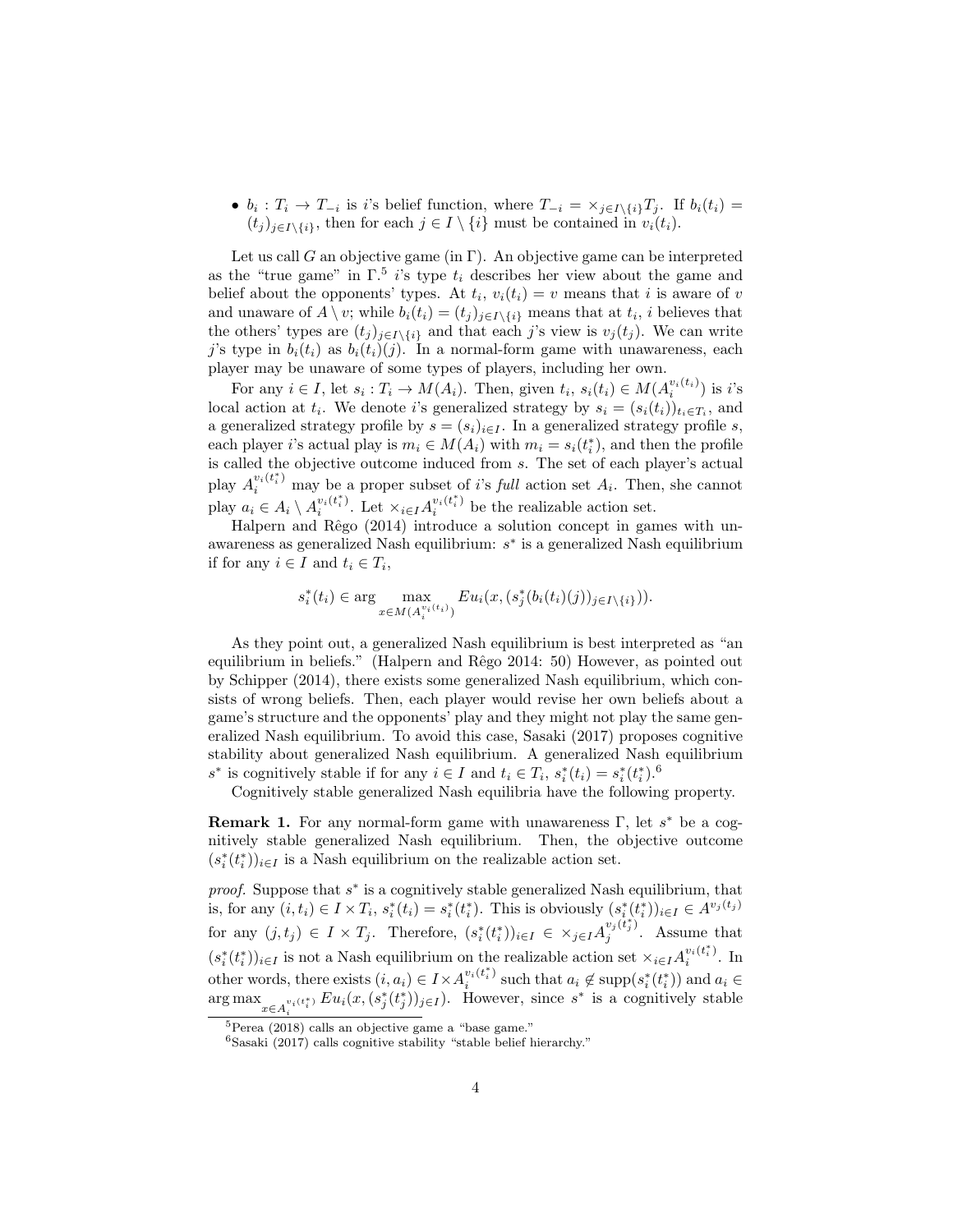generalized Nash equilibrium, this is a contradiction. Therefore,  $(s_i^*(t_i^*))_{i \in I}$  is a Nash equilibrium on the realizable action set. ■

## **2.2 Closedness under Rational Behavior**

Some game with unawareness might not have a cognitively stable generalized Nash equilibrium. For example, see the following case<sup>7</sup>:

$$
v = \begin{array}{|c|c|c|c|c|c|c|} \hline 1&2 &L &R \\ \hline U&3,3 &0,5 &, \\ \hline B&5,0 &1,1 & \end{array}, \ \ v' = \begin{array}{|c|c|c|c|} \hline 1&2 &L &R \\ \hline U&3,3 &0,5 &, \\ \hline U&3,3 &0,5 & \end{array}, \ \ v'' = \begin{array}{|c|c|c|c|} \hline 1&2 &L \\ \hline U&3,3 & \\ \hline B&5,0 & \end{array}
$$

Suppose that  $T_1 = \{t_1^*, t_1\}$  and  $T_2 = \{t_2^*, t_2\}$  such that:

 $v_1(t_1^*) = v'$  and  $b_1(t_1^*) = t_2$ ;  $v_1(t_1) = v''$  and  $b_1(t_1) = t_2^*$ ;  $v_2(t_2^*) = v''$  and  $b_2(t_2^*) = t_1$ ; and  $v_2(t_2) = v'$  and  $b_2(t_2) = t_1^*$ .

This example is illustrated in Figure 1. In this static game with unawareness, a unique generalized Nash equilibrium  $s^* = ([s_1(t_1^*) = U, s_1(t_1) = B], [s_2(t_2^*) =$  $L, s_1(t_1) = R$ ) is cognitively *unstable*. Then, each player is already aware of the opponent's actual play. Thus, although both players' beliefs are wrong, since there is no novel action that some player is unaware of, we cannot revise each player's subjective game and the original game with unawareness. Therefore, in this example, a simple discovery process, in which each player only adds actions that some player is unaware of, cannot converge to an update to all players' subjective views and belief hierarchies possessing a cognitively stable generalized Nash equilibrium.

To avoid this case, this section focuses on closedness under rational behavior (Basu and Weibull 1991). Tada (2020) is the first to apply CURB to normalform games with unawareness.



Figure 1: Formulation of example of two players, 1 and 2

<sup>7</sup>We borrow this situation from Schipper (2018, Example 3).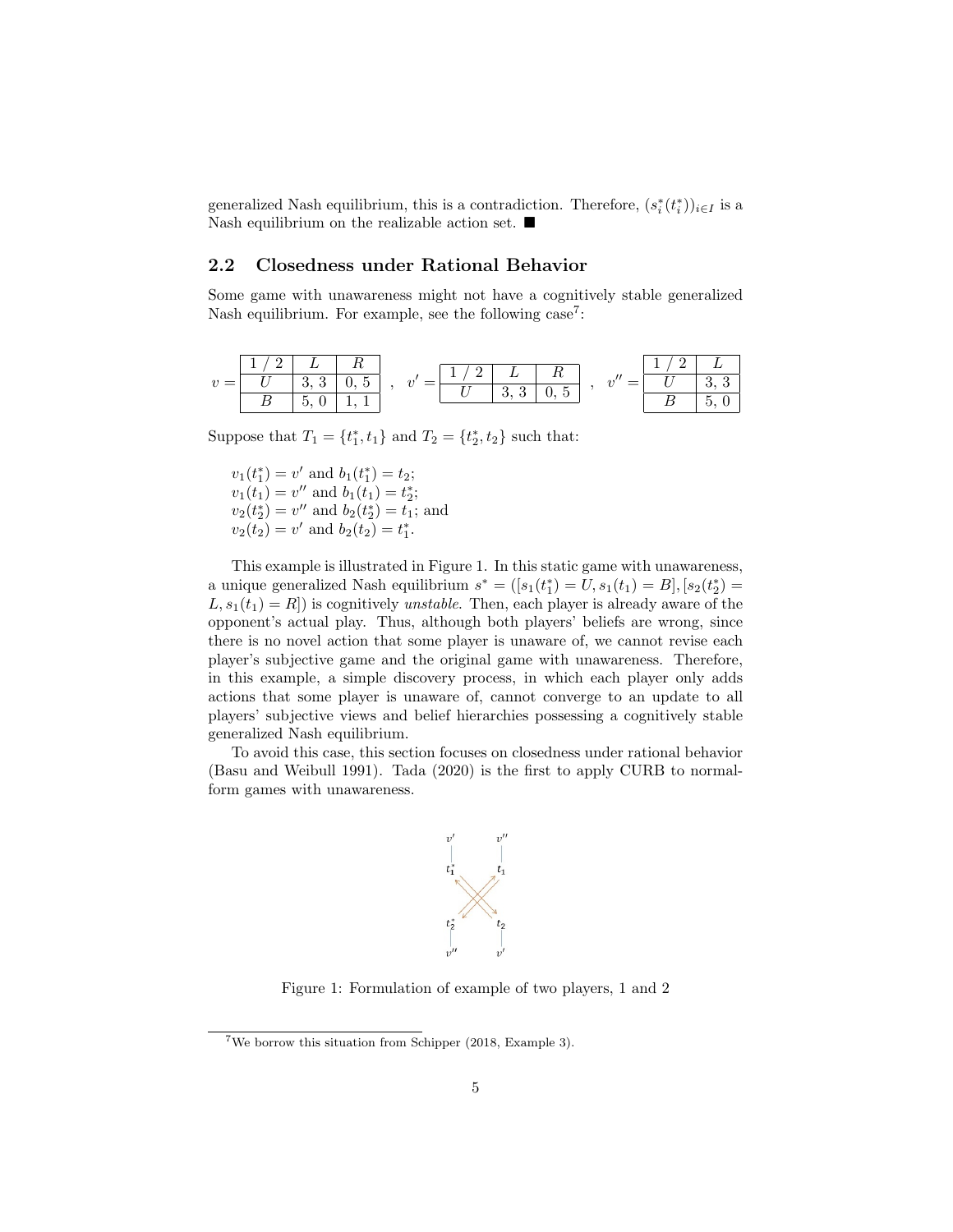This subsection defines CURB in standard normal-form games. Let  $\beta_i(m_{-i})$  =  ${a_i \in A_i | a_i \in \text{supp}(m_i)}$  be such that  $m_i \in \arg \max_{x \in M(A_i)} Eu_i(x, m_{-i})$  is the set of *i*'s pure-action best responses to her belief about  $m_{-i} \in M(A_{-i})$ . For any  $v \in V$ , let  $\beta_i(v) = \bigcup_{m_{-i} \in M(\times_{j \in I_{-i}} A_j^v)} \beta_i(m_{-i})$  be the set of *i*'s optimal actions under beliefs in  $M(v)$ , and let  $\beta(v) = \times_{i \in I} \beta_i(v)$ . Then, a set  $v \in V$  is closed under rational behavior (*CURB*) (in *G*) if  $\beta(v) \subseteq v$ . Let us call the *v* a CURB set.

In a standard normal-form game, as shown by Basu and Weibull (1991), a CURB set has the following property.

**Remark 2.** For any standard normal-form game *G* and any CURB set, there exists a Nash equilibrium such that the support is a subset of the CURB set.

Tada (2020) defines a *common CURB set* as follows: For any normal-form game with unawareness  $\Gamma$  and any  $v \in V$ ,  $v$  is a common CURB set if  $v$  is a non-empty CURB set in the objective game *G* and  $v \subseteq v_i(t_i)$  for any  $i \in I$  and  $t_i \in T_i$ .

He shows the following property.

**Lemma 1.** Any normal-form game with unawareness possessing a common CURB set has a cognitively stable generalized Nash equilibrium.

*proof.* Assume that any normal-form game with unawareness has a common CURB set  $v \in V$ . Then, by Remark 2, there exists a Nash equilibrium in the objective game  $G = (I, A, u)$ ,  $m^* \in M(A)$ , satisfying  $m^* \in M(v)$ . Suppose that  $m^*$  is not a Nash equilibrium on *v*. In other words, there exists  $(i, m_i) \in$  $I \times M(A_i^v)$  such that  $Eu_i(m_i, m_{-i}^*) > Eu_i(m^*)$ . However, since *v* is common CURB set, this is a contradiction. Therefore,  $m^*$  is a Nash equilibrium on  $v$ . Then,  $m_i^*$  is a best response to  $m_{-i}^*$  in  $v_i(t_i)$  for any  $i \in I$  and  $t_i \in T_i$ . Thus,  $s^*$  with  $s_i^*(t_i) = m_i^*$  for any  $i \in I$  and  $t_i \in T_i$  is a cognitively stable generalized Nash equilibrium. ■

As pointed out by Tada (2020), a common CURB set is a refinement of generalized Nash equilibria and a coarsening of cognitively stable generalized Nash equilibria.

## **2.3 Cognitively Stable Games under CURB**

Finally, we define a cognitively stable games under CURB. By the definitions of CURB and common CURB sets, all players are aware of every local action of each player in a common CURB set. Therefore, any game with unawareness possessing a common CURB set is cognitively stable under playing actions in the common CURB set. We call the game a *cognitively stable game under CURB*.

**Definition 1.** A normal-form game with unawareness Γ is a cognitively stable game under CURB if there exists a non-empty common CURB set in Γ.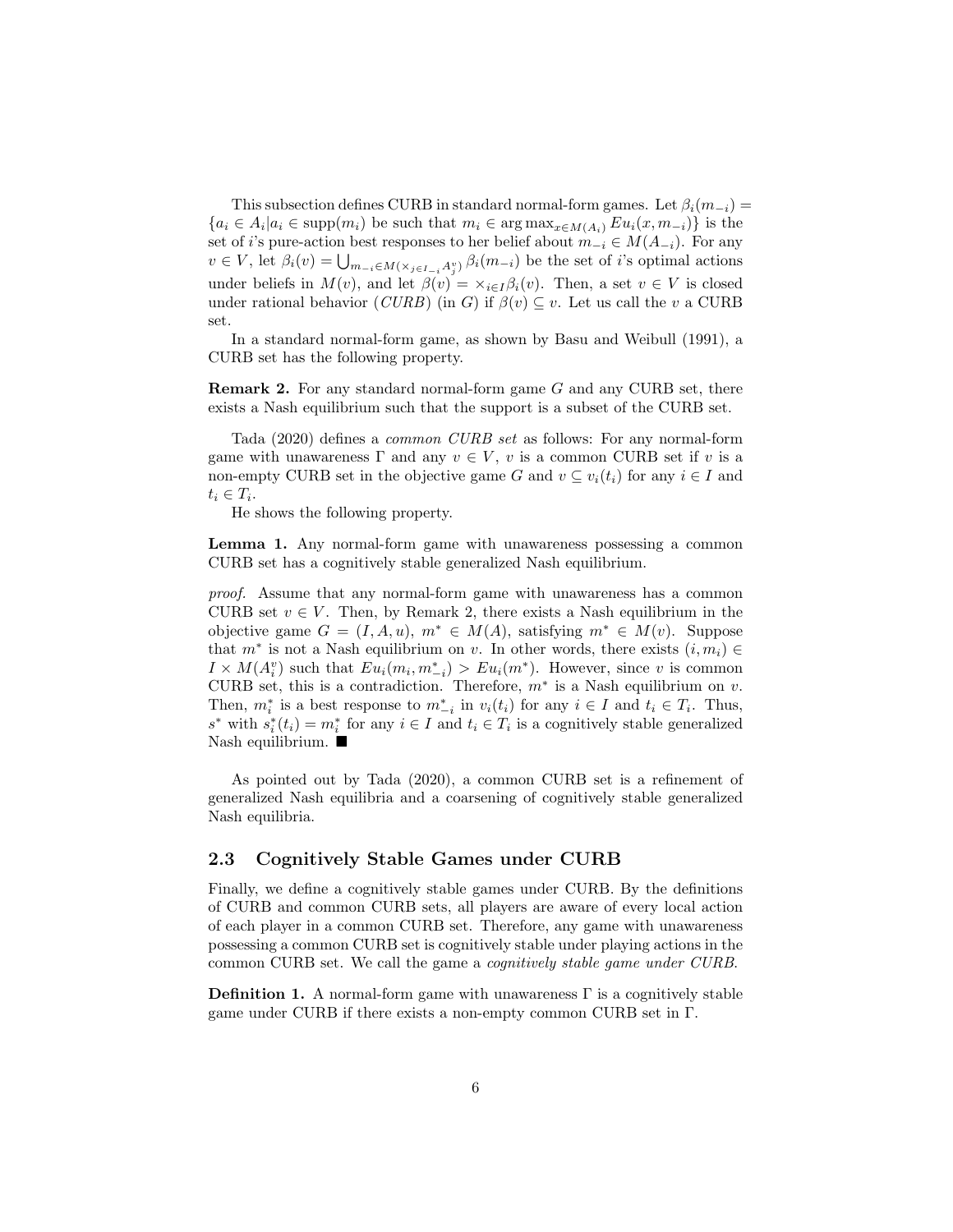The concept of cognitively stable games under CURB is similar to the concept of (rationalizable) self-confirming games (Schipper 2018). In a selfconfirming game, each player confirms her belief about a game's structure. Furthermore, in a cognitively stable game under CURB, each player's belief about a game's structure is cognitively stable as long as every player implements her (local) action in the common CURB set.

To show our main results, we introduce the following concept.

**Definition 2.** For any normal-form game with unawareness  $\Gamma, v \in V$  is a *mutual CURB set* if *v* is a non-empty CURB set in the objective game *G* and  $v \subseteq v_i(t_i^*)$  for any  $i \in I$ .

A mutual CURB set has the following property.

**Lemma 2.** For any normal-form game with unawareness  $\Gamma$ , if  $v \in V$  is a mutual CURB set, then *v* is a CURB set on the realizable action set.

*proof.* Suppose that *v* is a mutual CURB set, that is,  $v \subseteq v_i(t_i^*)$  for any  $i \in I$ . In other words,  $v \in \bigcap_{i \in I} v_i(t_i^*)$ . Here, since  $\bigcap_{i \in I} v_i(t_i^*) \subseteq \times_{i \in I} A_i^{v_i(t_i^*)}$  $v_i^{v_i(t_i)}, v$  ⊆  $\times$ *i*∈*I*</sub> $A_i^{v_i(t_i^*)}$  $i^{v_i(\iota_i)}$ .  $\blacksquare$ 

## **3 Discovery Process**

Schipper (2018) is the first to introduce a *discovery process* in (extensive-form) games with unawareness, which is based on Heifetz, Meier, and Schipper (2013). A discovery process represents an update process by which each player revises her own belief about a game's structure and the opponents' play. Although our definition given here, at first glance, may seem different to that used in Schipper (2018), both definitions are essentially the same.

**Definition 3.**  $\Gamma' = (G, (T'_i)_{i \in I}, (v'_i)_{i \in I}, (b'_i)_{i \in I})$  is a discovered game with  $s =$  $(s_i)_{i\in I}$  in  $\Gamma = (G, (T_i)_{i\in I}, (v_i)_{i\in I}, (b_i)_{i\in I})$  if for any  $(i, t_i) \in I \times T_i$ , there exists  $t'_{i} \in T'_{i}$  such that:

- 1.  $v'_i(t'_i) = \times_{i \in I} [A_j^{v_i(t_i)} \cup \text{supp}(s_j(t_j^*))]$ , where  $t_j^*$  is j's actual type in  $\Gamma$ ; and
- 2. for any  $(j, t_j) \in I_{-i} \times T_j$ , if  $b_i(t_i)(j) = t_j$  and  $t_j$  can be replaced with some  $t'_{j} \in T'_{j}$  satisfying the first condition in this definition, then  $b'_{i}(t'_{i})(j) = t'_{j}$ .

Note that some  $\Gamma, \Gamma'$  may be  $T \nsubseteq T'$  and  $T' \nsubseteq T$ , or  $T \cap T' = \emptyset$ .

**Definition 4.** A discovery process  $P = (\langle \Gamma^1, s^0 \rangle, \langle \Gamma^2, s^1 \rangle, \dots, \langle \Gamma^{\lambda}, s^{\lambda-1} \rangle, \dots)$ , is defined as follows:

- for any  $\lambda$ ,  $\Gamma^{\lambda} = (G, (T_i^{\lambda})_{i \in I}, (v_i^{\lambda})_{i \in I}, (b_i^{\lambda})_{i \in I});$
- when  $\lambda = 0$ ,  $s^0 = \phi$ , while for any  $\lambda \geq 1$ ,  $s^{\lambda}$  is a played generalized strategy profile in Γ*<sup>λ</sup>* ; and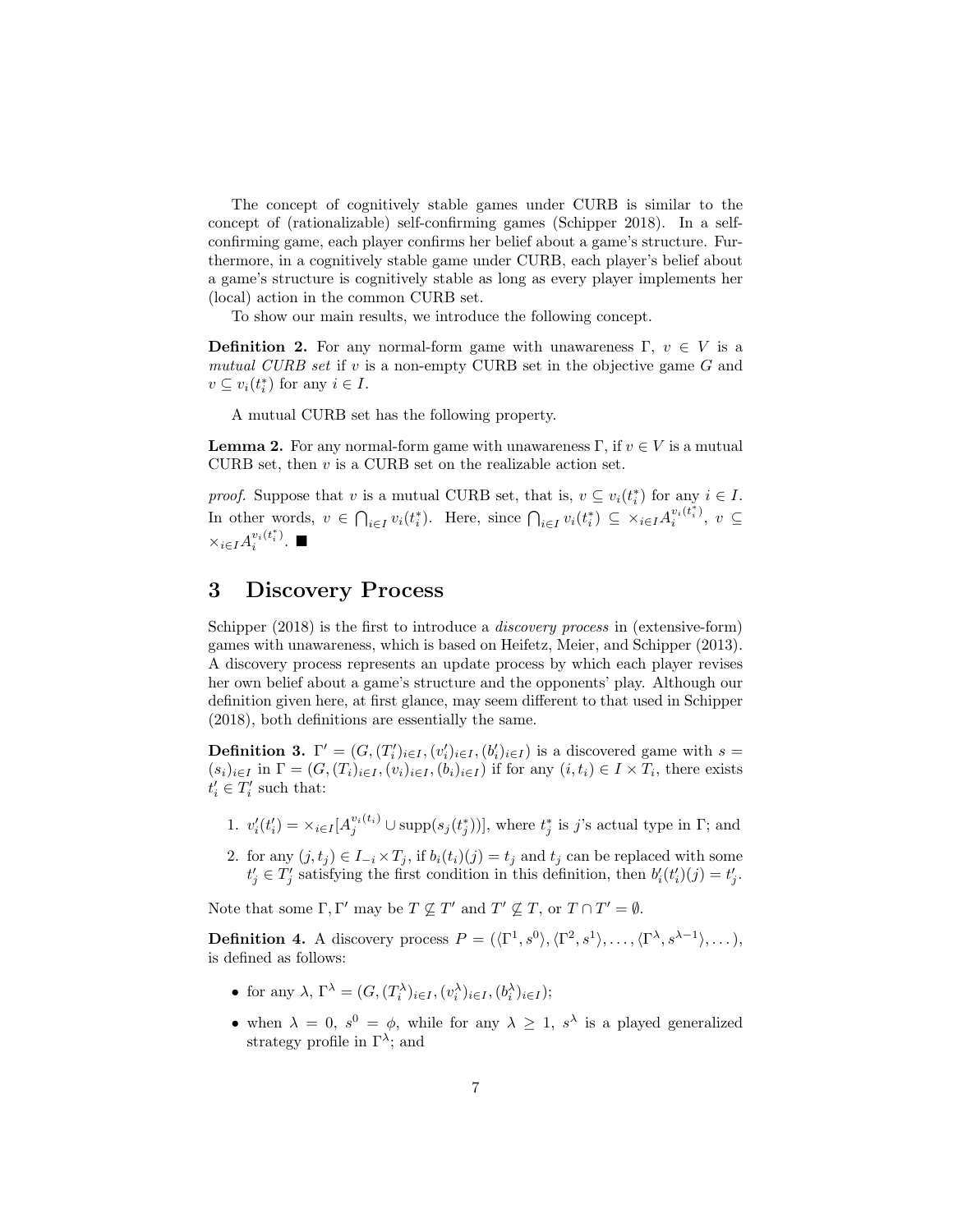• for any  $\lambda \geq 2$ ,  $\Gamma^{\lambda}$  is a discovered game with  $s^{\lambda-1}$  in  $\Gamma^{\lambda-1}$ .

Let us call  $\Gamma^1$  the initial game (in *P*).

By Definition 3, Definition 4 implicitly assumes perfect recall. If we exclude the assumption, some player may forget some action at  $\lambda$  even if she is aware of the action at  $\lambda - 1$ .

Simply, this study assumes that every player can play and observe a mixed action.<sup>8</sup>

## **4 Discovery Process with Markov Best Responses**

Schipper's (2018) discovery process assumes that every player implements her rationalizable strategy in each discovered game. Playing a rationalizable strategy would be appropriate in a game in which every player faces the situation for the first time. However, rationalizability notions have an issue in discovery processes. Consider the following example:

*v* = 3 / 4 *L R U* 3, 3 0, 5 *B* 5, 0 1, 1 *, v′* = 3 / 4 *L U* 3, 3 *B* 5, 0 *, v′′* = 3 / 4 *L R U* 3, 3 0, 5

In initial game  $\Gamma^{\lambda=1}$ , suppose that  $T_3^{\lambda=1} = \{t_3^{(\lambda=1)*}, t_3^{(\lambda=1)}\}$  and  $T_4^{\lambda=1}$  ${t_4^{(\lambda=1)*}, t_4^{(\lambda=1)}}$  such that:

$$
v_3(t_3^{(\lambda=1)*}) = v' \text{ and } b_3(t_3^{(\lambda=1)*}) = t_4^{(\lambda=1)};
$$
  
\n
$$
v_3(t_3^{(\lambda=1)}) = v'' \text{ and } b_3(t_3^{(\lambda=1)}) = t_4^{(\lambda=1)*};
$$
  
\n
$$
v_4(t_4^{(\lambda=1)*}) = v'' \text{ and } b_4(t_4^{(\lambda=1)*}) = t_3^{(\lambda=1)};
$$
 and  
\n
$$
v_4(t_4^{(\lambda=1)}) = v' \text{ and } b_4(t_4^{(\lambda=1)}) = t_3^{(\lambda=1)*}.
$$

Figure 2 (a) is a formulation of the example at  $\lambda = 1$ . Then, a rationalizable strategy play is  $s^{(\lambda=1)*} = ([s_3(t_3^{(\lambda=1)*}) = B, s_3(t_3^{(\lambda=1)}) = U], [s_4(t_4^{(\lambda=1)*}) =$  $R, s_4(t_4^{(\lambda=1)}) = L$ ]), player 3 discovers 4's action *R* and player 4 discovers 3's action *B*. Thus, in the discovered game  $\Gamma^{\lambda=2}$ ,  $T_3^{\lambda=2} = \{t_3^{(\lambda=2)*}\}\$  and  $T_4^{\lambda=2}$  $\{t_4^{(\lambda=2)*}\}\$  such that:

$$
v_3(t_3^{(\lambda=2)*}) = v
$$
 and  $b_3(t_3^{(\lambda=2)*}) = t_4^{(\lambda=2)*};$   
 $v_4(t_4^{(\lambda=2)*}) = v$  and  $b_4(t_4^{(\lambda=2)*}) = t_3^{(\lambda=2)*}.$ 

<sup>&</sup>lt;sup>8</sup>In proofs of each result in Section 5, since we assume that not that every player implements a generalized Nash equilibrium, as in Tada (2018), but rather that every player implements any generalized strategy profile, our main results do not depend on the assumption. In fact, a pure action is a mixed action assigning probability 1 to the action. The proofs of our main results are provided in Section 5.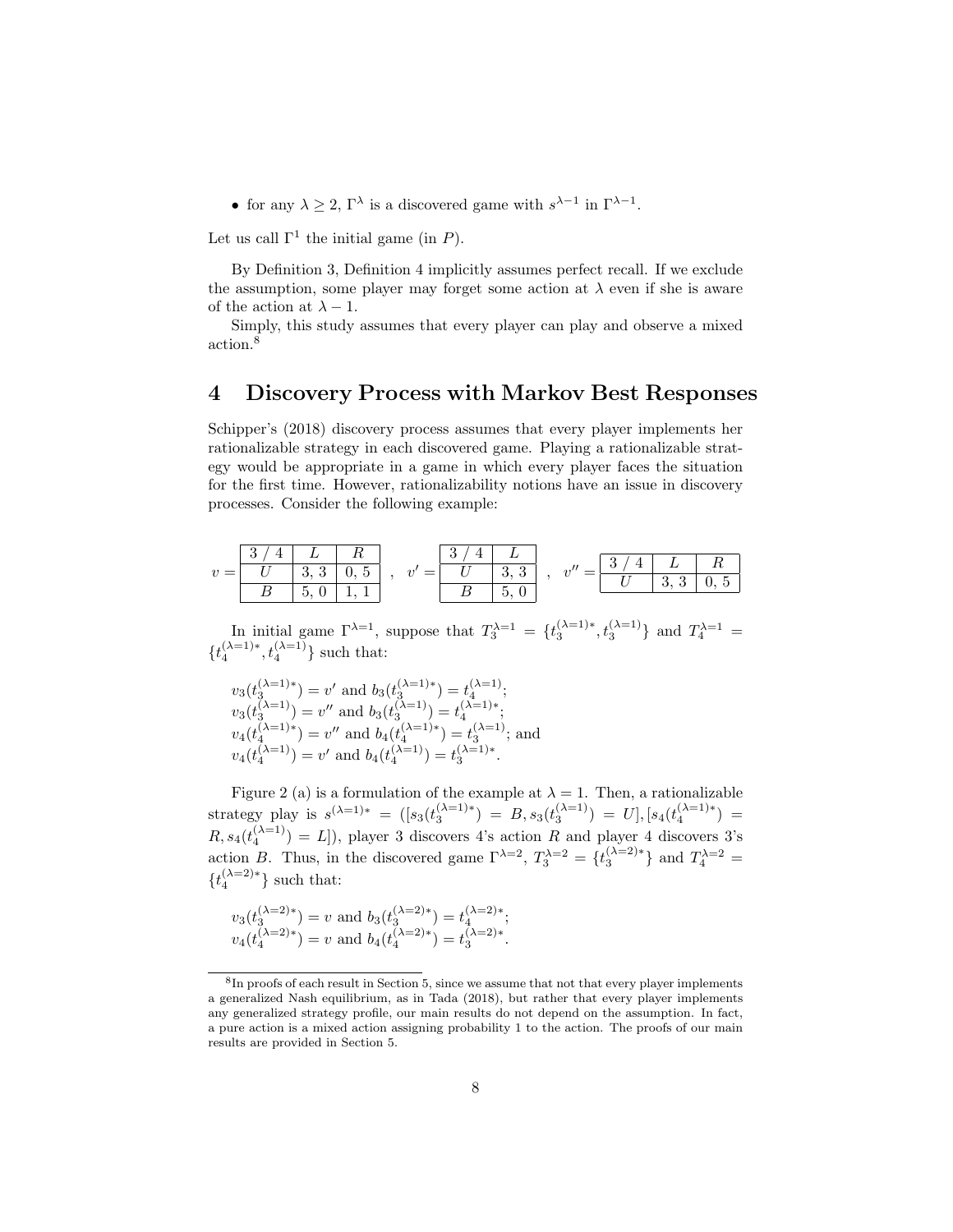

Figure 2: Formulation of example of two players, 3 and 4

At  $\lambda = 2$ , the formulation is depicted in Figure 2 (b). Here, each player discovers novel action profiles: 3 discovers  $(U, R)$  and  $(U, L)$ ; while 4 discovers  $(B, L)$  and  $(B, R)$ . Then, rationalizability assumes that 3 is aware of 4's payoff  $u_4(U, R) = 5$  and 4 is aware of 3's payoff  $u_3(B, L) = 5$ . However, even if each player were unaware of each profile and the profiles were not realized in the initial game  $\Gamma^{\lambda=1}$ , it would not explain why each player is aware of every opponent's utility in the next game  $\Gamma^{\lambda=2}$ . This seems to be a strict assumption.

By contrast, this study assumes that in each discovered game, every player implements a best response to the opponents' play in the immediately preceding discovered game. Then, since each player has to know only the opponents' immediately preceding play but not the opponents' novel payoff, we can avoid the abovementioned issue. Let us call the best response a *Markov best response*.

**Definition 5.** For any discovered game  $\Gamma^{\lambda}$  from  $\Gamma^{\lambda-1}$ ,  $s_i^{\lambda}$  is *i*'s Markov best response if for any  $t_i \in T_i$ ,

$$
s_i^{\lambda}(t_i) \in \arg \max_{x \in M(A_i^{v_i(t_i)})} Eu_i(x, (s_j^{\lambda-1}(t_j^{(\lambda-1)*}))_{j \in I_{-i}})).
$$

Note that for any  $j \in I_{-i}$ ,  $t_j^{(\lambda-1)*} \in T_j$  is *j*'s actual type in  $\Gamma^{\lambda-1}$ . Let us call the generalized strategy profile  $s^{\lambda} = (s_i^{\lambda})_{i \in I}$  a *Markov best response profile.* 

Each player's Markov best response is *not* a best response in belief hierarchies in each discovered game. Therefore, her Markov best response might not be rationalizable in her belief hierarchy.

Next, we define a discovery process with Markov best response as follows.

**Definition 6.** Any discovery process  $P = (\langle \Gamma^1, s^0 \rangle, \langle \Gamma^2, s^1 \rangle, \dots, \langle \Gamma^{\lambda}, s^{\lambda-1} \rangle, \dots)$ , is a discovery process with Markov best responses if for any  $\lambda \geq 2$ ,  $s^{\lambda}$  is Markov best response profile at *λ*.

## **5 Results**

This section shows a convergence of a discovery process with Markov best responses. By Definition 4, every player adds realized novel actions to every view.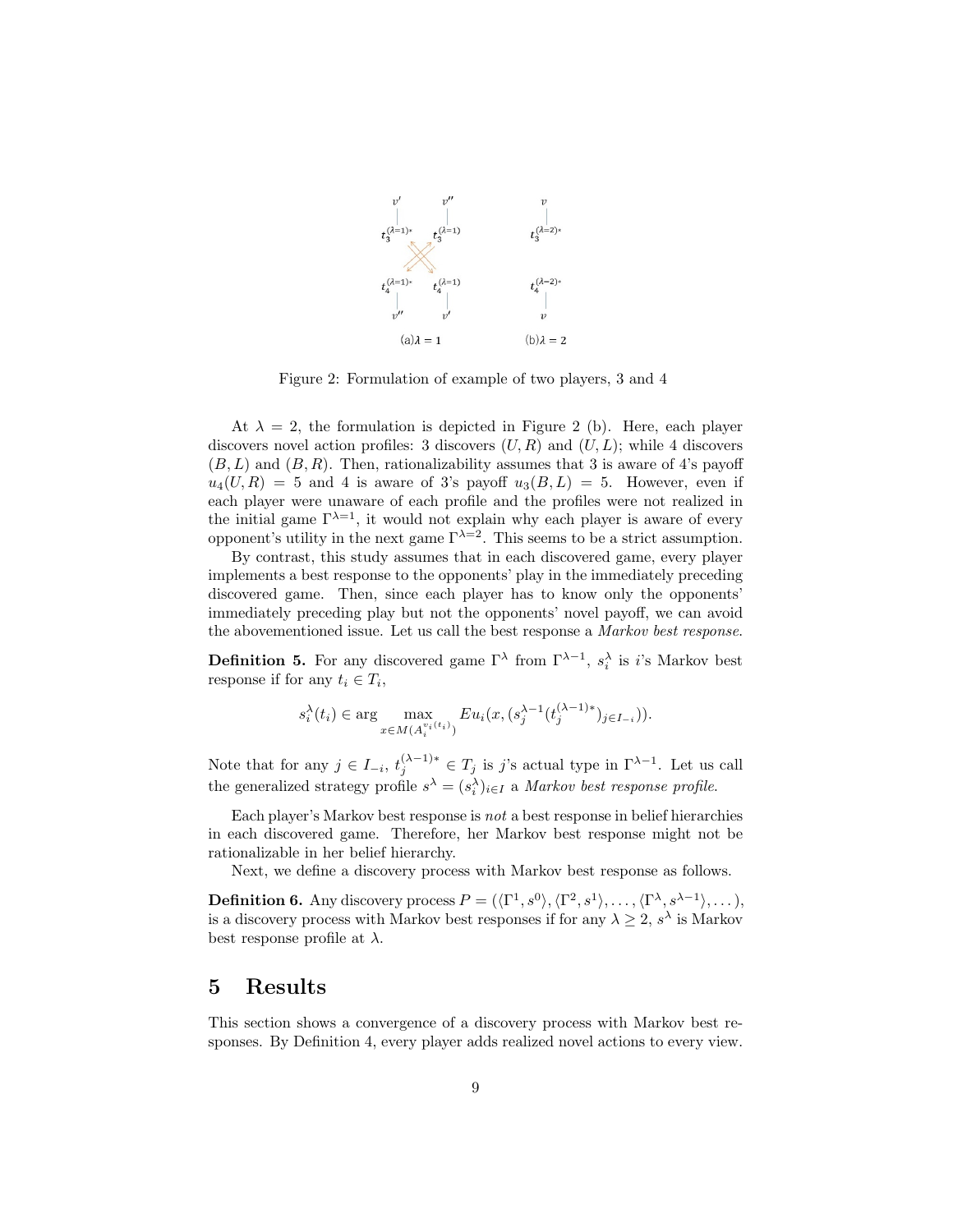By Definition 5, a discovery process with Markov best responses is essentially a sequence of best responses *on the realizable action set*. Therefore, we first show convergence to a CURB set.

**Theorem 1.** For any normal-form game with unawareness, every discovery process with Markov best responses converges to some discovered game. In that game, support of an objective outcome induced from the Markov best response profile is a subset of a CURB set on the realizable action set.

*proof.* Since we consider a discovery process with Markov best responses, it is necessary only to focus on the realizable action set. For any objective outcome in the initial game  $m$ , let  $\beta^{\lambda}(m)$  be an objective outcome induced from a Markov best response profile and it is defined as follows:  $\beta^{0}(m) = \text{supp}(m)$ ,  $\beta^{1}(m) =$  $\beta \circ \beta^{0}(m)$ ,  $\beta^{2}(m) = \beta \circ \beta^{1}(m)$ , ...,  $\beta^{\lambda}(m) = \beta \circ \beta^{\lambda-1}(m)$ , .... Suppose that for any CURB set on the realizable action set  $v \subseteq \times_{i \in I} A_i^{v_i(t_i^*)}$  $i^{v_i(\ell_i)}$  and natural number  $\lambda$ ,  $\beta^{\lambda}(m) \nsubseteq v$ . As pointed out by Basu and Weibull (1991), since the set of rationalizable strategy profile on  $\times_{i \in I} A_i^{v_i(t_i^*)}$  $\sum_{i}^{v_i(t_i^*)}$ ,  $R \subseteq \times_{i \in I} A_i^{v_i(t_i^*)}$  $i^{v_i(\iota_i)},$  is CURB,<sup>9</sup>  $\beta^{\lambda}(m) \nsubseteq R$  for any  $\lambda$ . This is obviously a contradiction. Therefore, there exists a CURB set *v* on  $\times_{i \in I} A_i^{v_i(t_i^*)}$  $\sum_{i=1}^{v_i(t_i)}$  and natural number *n* such that  $\beta^{n}(m) \subseteq v$ . Suppose that there exist  $\lambda \geq n$  satisfying  $\beta^{\lambda}(m) \nsubseteq v$ . In other words,  $\beta \circ \cdots \circ \beta \circ \beta^{n}(m) \not\subseteq v$ . However, since *v* is CURB, that is,  $\beta(v') \subseteq v$  for any  $v' \subseteq v$  with  $\emptyset \neq A_i^{v'} \subseteq A_i^v$ , this is a contradiction. Therefore,  $\beta^{\lambda}(m) \subseteq v$  for any  $\lambda \geq n$ . Since  $\beta^{\lambda}(m)$  supports an objective outcome induced from a Markov best response profile at  $\lambda$  and  $v$  is a CURB set on the realizable action set, the support is a subset of a CURB set on the realizable action set. ■

It is known that many intuitively appealing adjustment processes eventually settle down in a minimal curb set, cf. Hurkens (1995) and Young (1998). Theorem 1 adds to the previous literature, highlighting the importance of CURB set. However, the process therein converges to a general CURB set, and not necesssarily a "minimal" CURB set like Hurkens (1995) and Young (1998).

By Definition 3, for any discovery process with Markov best responses *P*, since an objective outcome induced from each Markov best response profile in *P* is added in  $v_i(t_i)$  for any  $(i, t_i) \in I \times T_i$ , the support must be commonly known through *P*. Note that a CURB set on the realizable action set that is commonly known might *not* be a common CURB set, because a CURB set on the realizable action set might not be a CURB set in an objective game.<sup>10</sup>

The following theorem suggests a condition for which a CURB set on the realizable action set is a common CURB set in a discovery process with Markov best responses.

<sup>&</sup>lt;sup>9</sup>Specifically, *R* is a (maximum) tight CURB set. An action profile set  $v \in V$  is a tight CURB set if  $\beta(v) = v$ .

 $^{10}$ In this case, the CURB set on the realizable action set might not be CURB in each player's view.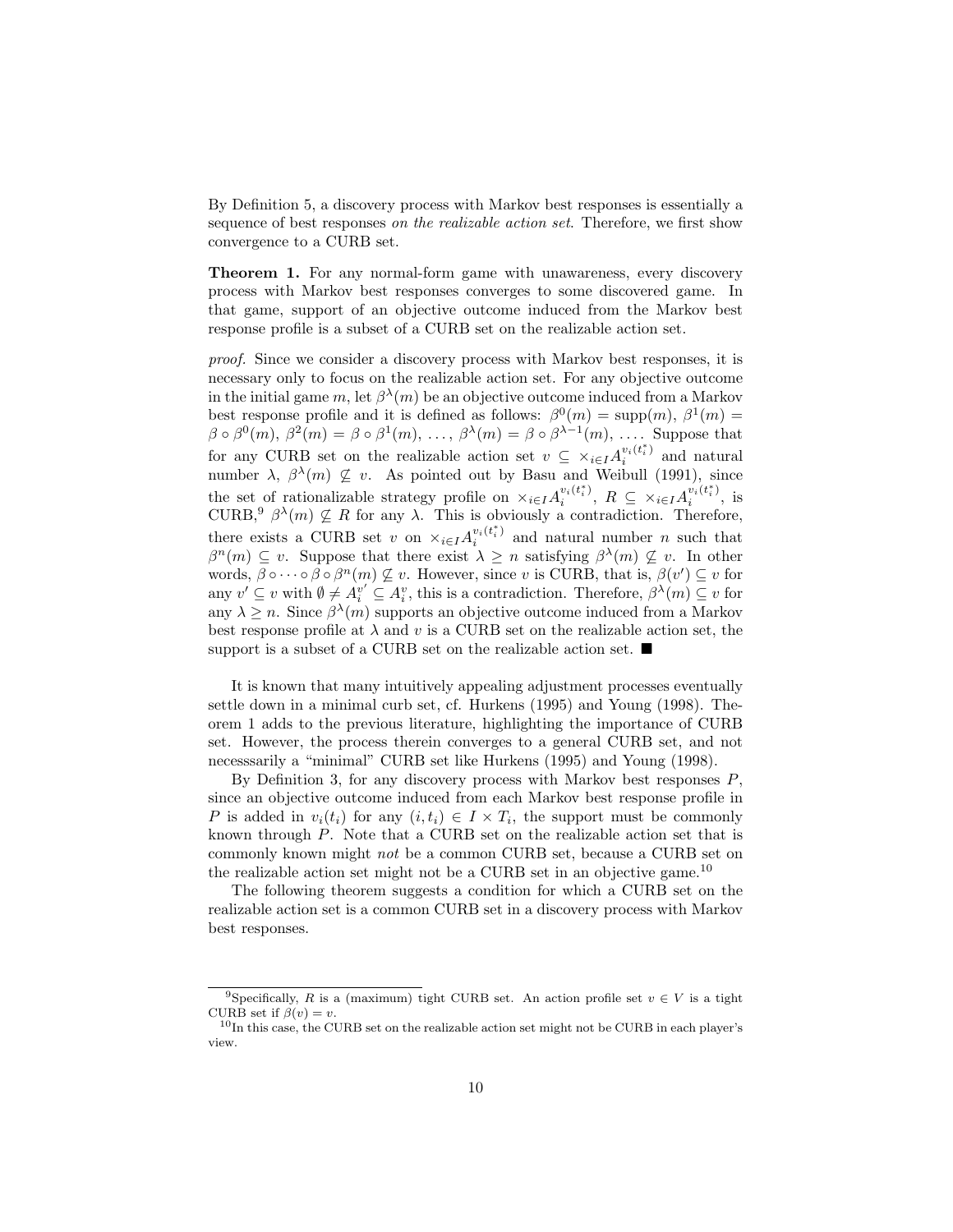**Theorem 2.** Suppose a normal-form game with unawareness has a mutual CURB set. Then, there exists a discovery process with Markov best responses converging to some cognitively stable game under CURB.

*proof.* Suppose a normal-form game with unawareness has a mutual CURB set. Assume that every discovery process with Markov best responses does not converge to any cognitively stable game under CURB, i.e., every discovery process with Markov best responses does not converge to any discovered game possessing a common CURB set. That is, any action profile in the mutual CURB set is not realized in any discovery process with Markov best responses. However, by Lemma 2, since every mutual CURB set is a CURB set on the realizable action set, it contradicts. Therefore, since every action profile on the mutual CURB set is realizable, in some discovery process with Markov best responses the set is a common CURB set. ■

By Lemma 1, we can deduce the following corollary.

**Corollary 1.** Suppose a normal-form game with unawareness has a mutual CURB set. Then, there exists a discovery process with Markov best responses converging to some discovered game possessing a cognitively stable generalized Nash equilibrium.

**Example 1.** Consider the following game played by Alice (A) and Bob (B):

| $v^0$ | А     | b1       |                          | UΩ                   | - | bо<br>А<br>$\theta$ ,<br>$a_1$<br>$a_3$<br>v. |                                          |                                      |               |    |        |  |
|-------|-------|----------|--------------------------|----------------------|---|-----------------------------------------------|------------------------------------------|--------------------------------------|---------------|----|--------|--|
|       | U1    | $\Omega$ | $\overline{\phantom{0}}$ |                      |   |                                               | Dэ                                       |                                      | Β<br>А        | b1 |        |  |
|       |       | ಀ<br>v.  | v.                       |                      |   |                                               | $\overline{\phantom{0}}$<br>$\mathbf{c}$ | $\mathbf{I}$<br>$\mathbf{U}$<br>$-1$ | $\tilde{ }$ = |    | .<br>◡ |  |
|       | aэ    |          | <b>.</b>                 | $\boldsymbol{0}$     |   |                                               | ററ                                       |                                      |               |    |        |  |
|       |       |          |                          | $\Omega$<br>$\Omega$ |   |                                               |                                          |                                      |               |    |        |  |
|       | $a_3$ | $-1,$    | v. t                     | $\overline{a}$       |   |                                               |                                          |                                      |               |    |        |  |

At  $\lambda = 1$ , suppose that  $T_A^{\lambda=1} = \{t_A^{(\lambda=1)*}, t_A^{(\lambda=1)}\}$  and  $T_B^{\lambda=1} = \{t_B^{(\lambda=1)*}, t_B^{(\lambda=1)}\}$ such that:

$$
v_A(t_A^{(\lambda=1)*}) = v^1 \text{ and } b_A(t_A^{(\lambda=1)*}) = t_B^{(\lambda=1)};
$$
  
\n
$$
v_A(t_A^{(\lambda=1)}) = v^2 \text{ and } b_A(t_A^{(\lambda=1)}) = t_B^{(\lambda=1)*};
$$
  
\n
$$
v_B(t_B^{(\lambda=1)*}) = v^2 \text{ and } b_B(t_B^{(\lambda=1)*}) = t_A^{(\lambda=1)};
$$
 and  
\n
$$
v_B(t_B^{(\lambda=1)}) = v^1 \text{ and } b_B(t_B^{(\lambda=1)}) = t_A^{(\lambda=1)*}.
$$

The formulation at  $\lambda = 1$  is Figure 3 (a). Then, the realizable action set is as follows:

|                | B     | О1   | b3 |
|----------------|-------|------|----|
| $\hat{v}$<br>= | $a_1$ | 3, 3 |    |
|                | $a_3$ | ſ    | ാ  |

In  $\hat{v}$ , there are three CURB sets:  $X_1 = \{a_1\} \times \{b_1\}$ ,  $X_2 = \{a_2\} \times \{b_2\}$  and  $X_3 = \{a_2, a_3\} \times \{b_2, b_3\}$ . Moreover,  $X_2$  is a mutual CURB set.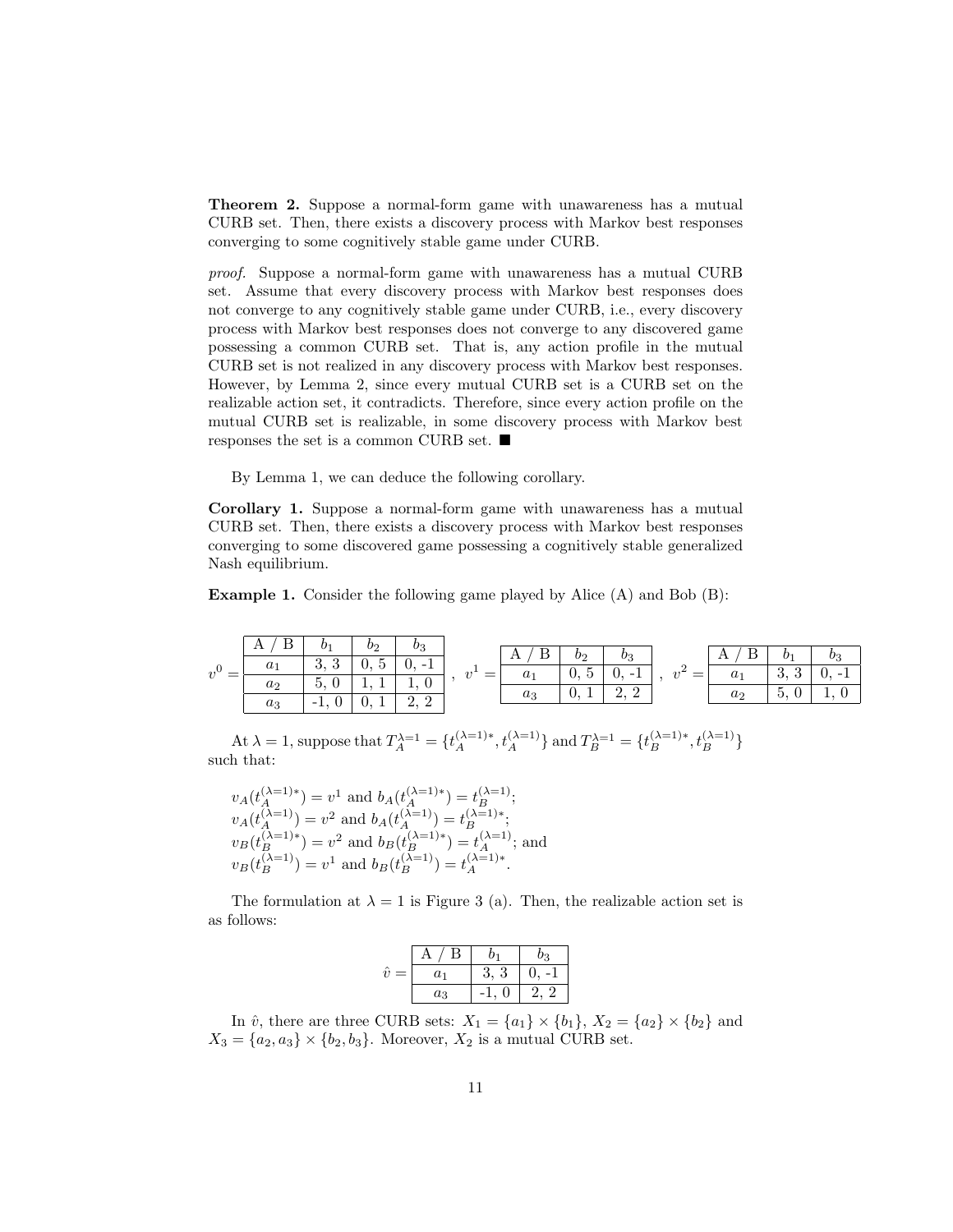

Figure 3: Formulation of example of two players, Alice and Bob

At  $\lambda = 1$ , suppose that both players play a generalized Nash equilibrium:

$$
s_1^{(\lambda=1)*} = ([s_A(t_A^{(\lambda=1)*}) = a_1, s_A(t_A^{(\lambda=1)}) = a_2], [s_B(t_B^{(\lambda=1)*}) = b_1, s_B(t_B^{(\lambda=1)}) = b_2]).
$$

The generalized Nash equilibrium is obviously cognitively unstable and the objective outcome is  $(s_A(t_A^{(\lambda=1)*}), s_B(t_B^{(\lambda=1)*})) = (a_1, b_1)$ . Then, since Alice is unaware of  $b_1$ , she is surprised by it and revises her beliefs as follows:

|                                   | B              |      |            |     |
|-----------------------------------|----------------|------|------------|-----|
| - 3<br>$\boldsymbol{\eta}$<br>$=$ | a <sub>1</sub> | 3, 3 | 0, 5       |     |
|                                   | $a_3$          |      | $\theta$ . | - 9 |
|                                   |                |      |            |     |

Then, at  $\lambda = 2$ , suppose that  $T_A^{\lambda=2} = \{t_A^{(\lambda=2)*}, t_A^{(\lambda=2)}\}$  and  $T_B^{\lambda=2} = \{t_B^{(\lambda=2)*}, t_B^{(\lambda=2)}\}$ such that:

$$
v_A(t_A^{(\lambda=2)*}) = v^3 \text{ and } b_A(t_A^{(\lambda=2)*}) = t_B^{(\lambda=2)};
$$
  
\n
$$
v_A(t_A^{(\lambda=2)}) = v^2 \text{ and } b_A(t_A^{(\lambda=2)}) = t_B^{(\lambda=2)*};
$$
  
\n
$$
v_B(t_B^{(\lambda=2)*}) = v^2 \text{ and } b_B(t_B^{(\lambda=2)*}) = t_A^{(\lambda=2)};
$$
 and  
\n
$$
v_B(t_B^{(\lambda=2)}) = v^3 \text{ and } b_B(t_B^{(\lambda=2)}) = t_A^{(\lambda=2)*}.
$$

The formulation playing  $s_1^{(\lambda=1)*}$  is depicted as Figure 3 (b). At  $\lambda = 2$ , when they play a Markov best response, the generalized strategy profile is:

$$
s_1^{(\lambda=2)*} = ([s_A(t_A^{(\lambda=2)*}) = a_1, s_A(t_A^{(\lambda=2)}) = a_1], [s_B(t_B^{(\lambda=2)*}) = b_1, s_B(t_B^{(\lambda=2)}) = b_1]).
$$

Although there is no generalized Nash equilibrium in the discovered game, the objective outcome  $(s_A(t_A^{(\lambda=2)*}), s_B(t_B^{(\lambda=2)*})) = (a_1, b_1)$  satisfies  $(s_A(t_A^{(\lambda=2)*}), s_B(t_B^{(\lambda=2)*})) \in$ *X*<sup>1</sup> and *X*<sup>1</sup> is a CURB set in the realizable action set in the discovered game. This case suggests Theorem 1.

Next, suppose that both players implement a different generalized Nash equilibrium at  $\lambda = 1$  as follows:

$$
s_2^{(\lambda=1)*} = ([s_A(t_A^{(\lambda=1)*}) = a_3, s_A(t_A^{(\lambda=1)}) = a_2], [s_B(t_B^{(\lambda=1)*}) = b_3, s_B(t_B^{(\lambda=1)}) = b_3]).
$$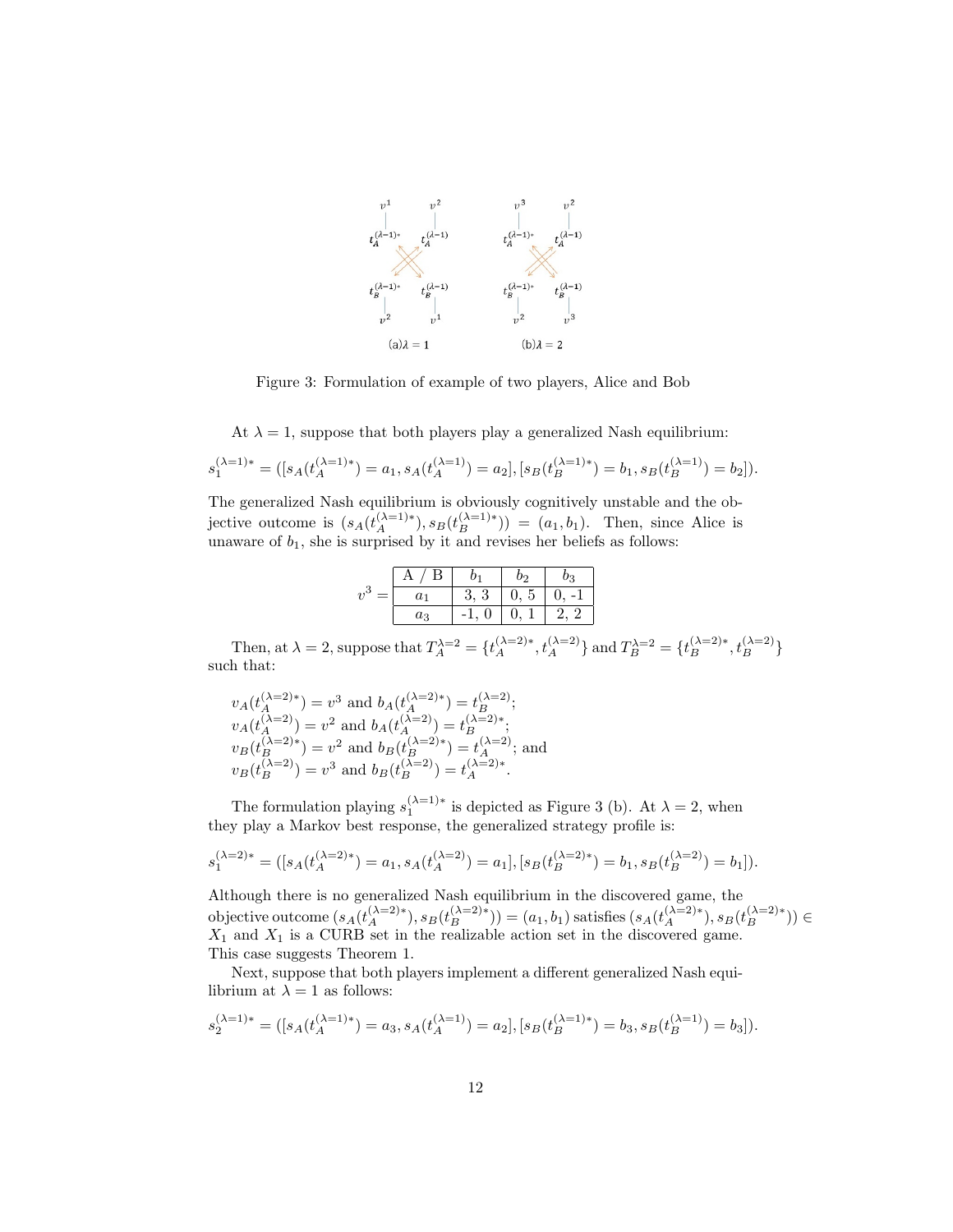

Figure 4: Formulation of example of two players, Alice and Bob (continued. )

The generalized Nash equilibrium is cognitively unstable and the objective outcome is  $(s_A(t_A^{(\lambda=1)*}), s_B(t_B^{(\lambda=1)*})) = (a_3, b_3)$ . Then, since Bob is unaware of  $a_3$ , he is surprised at it and revises his beliefstw as follows:

|                         | B              |                 | b3            |  |
|-------------------------|----------------|-----------------|---------------|--|
| $\overline{\mathbf{r}}$ | $a_1$          |                 | 0<br>$\theta$ |  |
|                         | a <sub>2</sub> | 0<br>$\theta$ . |               |  |
|                         | $a_3$          |                 | 2             |  |
|                         |                |                 |               |  |

Then, at  $\lambda = 2$ , suppose that  $\hat{T}_A^{\lambda=2} = {\hat{t}_A^{(\lambda=2)*}, \hat{t}_A^{(\lambda=2)}}$  and  $\hat{T}_B^{\lambda=2} = {\hat{t}_B^{(\lambda=2)*}, \hat{t}_B^{(\lambda=2)}}$ such that:

$$
v_A(\hat{t}_A^{(\lambda=2)*}) = v^1 \text{ and } b_A(\hat{t}_A^{(\lambda=2)*}) = \hat{t}_B^{(\lambda=2)};
$$
  
\n
$$
v_A(\hat{t}_A^{(\lambda=2)}) = v^4 \text{ and } b_A(\hat{t}_A^{(\lambda=2)}) = \hat{t}_B^{(\lambda=2)*};
$$
  
\n
$$
v_B(\hat{t}_B^{(\lambda=2)*}) = v^4 \text{ and } b_B(\hat{t}_B^{(\lambda=2)*}) = \hat{t}_A^{(\lambda=2)};
$$
 and  
\n
$$
v_B(\hat{t}_B^{(\lambda=2)}) = v^1 \text{ and } b_B(\hat{t}_B^{(\lambda=2)}) = \hat{t}_A^{(\lambda=2)*}.
$$

Figure 4 (b') is a formulation at  $\lambda = 2$  playing  $s_2^{(\lambda=2)}$  in a previous situation. At  $\lambda = 2$ , when they play a Markov best response, the generalized strategy profile is:

$$
s_2^{(\lambda=2)*} = ([s_A(\hat{t}_A^{(\lambda=2)*}) = a_3, s_A(\hat{t}_A^{(\lambda=2)}) = a_3], [s_B(\hat{t}_B^{(\lambda=2)*}) = b_3, s_B(\hat{t}_B^{(\lambda=2)}) = b_3]).
$$

This is a cognitively stable generalized Nash equilibrium, the objective outcome  $(s_A(\hat{t}_A^{(\lambda=2)*}), s_B(\hat{t}_B^{(\lambda=2)*})) = (a_3, b_3)$  satisfies  $(s_A(\hat{t}_A^{(\lambda=2)*}), s_B(\hat{t}_B^{(\lambda=2)*})) \in X_2$  and *X*<sup>2</sup> is a common CURB set in the discovered game. In other words, the discovered game is a cognitively stable game under CURB. This case suggests Theorem 2. □

In Example 1, although the initial game in Figure 3 (a) has mutual CURB set  $X_2$ , some discovery process with Markov best responses may converge to a discovered game, as in Figure 3 (b), which is not a common CURB set.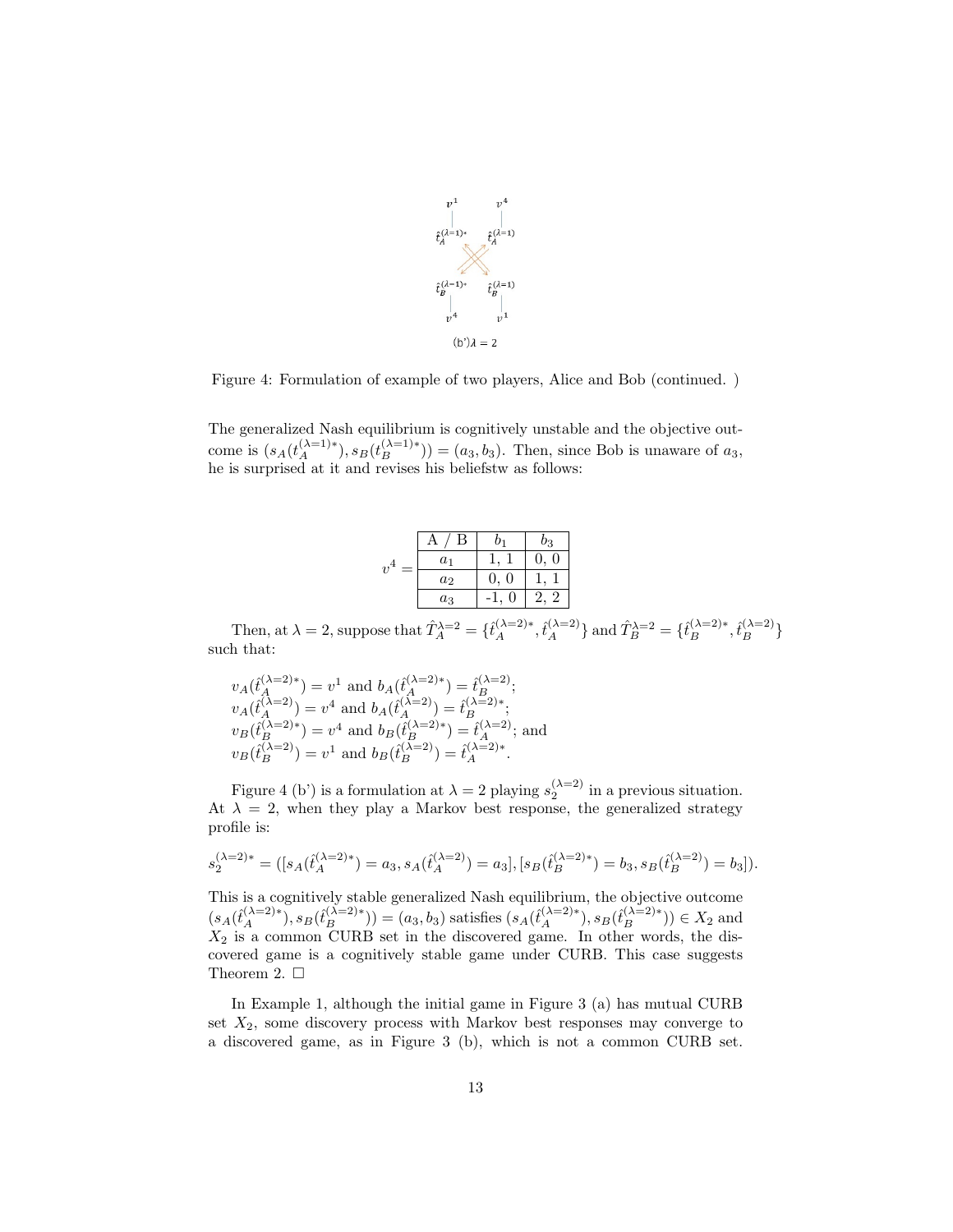However, as shown by the proof of Theorem 2, a mutual CURB set in the initial game is a common CURB set in cognitively stable game under CURB to which some discovery process with Markov best responses converge. Therefore, we can deduce the following corollaries.

**Corollary 2.** Suppose that every CURB set on the realizable action set is a mutual CURB set in a normal-form game with unawareness. Then, every discovery process with Markov best responses converges to a cognitively stable game under CURB.

**Corollary 3.** Suppose that every CURB set on the realizable action set is a mutual CURB set in a normal-form game with unawareness. Then, every discovery process with Markov best responses converges to a discovered game possessing a cognitively stable generalized Nash equilibrium.

Note that the process we consider in the present paper starts from an arbitrary generalized strategy profile. Our convergence result holds even if the starting point is not necessarily a generalized Nash equilibrium.<sup>11</sup>

# **References**

- [1] Kaushik Basu and Jörgen W. Weibull. Strategy subsets closed under rational behavior. *Economics Letters*, 36:141–146, 1991.
- [2] B. Douglas Bernheim. Rationalizable strategic behavior. *Econometrica*, 52(4):1007–1028, 1984.
- [3] Joseph Y. Halpern and Leandro C. Rêgo. Extensive games with possibly unaware players. *Mathematical Social Sciences*, 70:42–58, 2014.
- [4] Aviad Heifetz, Martin Meier, and Burkhard C. Schipper. Dynamic unawareness and rationalizable behavior. *Games and Economic Behavior*, 81:50–68, 2013.
- [5] Sjakk Hurkens. Learning by forgetful players. *Games and Economic Behavior*, 11:304–329, 1995.
- [6] David G. Pearce. Rationalizable strategic behavior and the problem of perfection. *Econometrica*, 52(4):1029–1050, 1984.
- [7] Andrés Perea. Common beleif in rationality in games with unawareness. Technical report, Maastricht University, 2018.

 $^{11}\mathrm{Tada}$  (2018) discusses a revision process, where players play a generalized Nash equilibrium at each round, and conjectures that the process converges to a cognitively stable generalized Nash equilibrium, if there is any. However, the conjecture was wrong in assuming that players play a generalized Nash equilibrium at each round. This paper provide a result in the same spirit under another condition that players play Markov best responses.